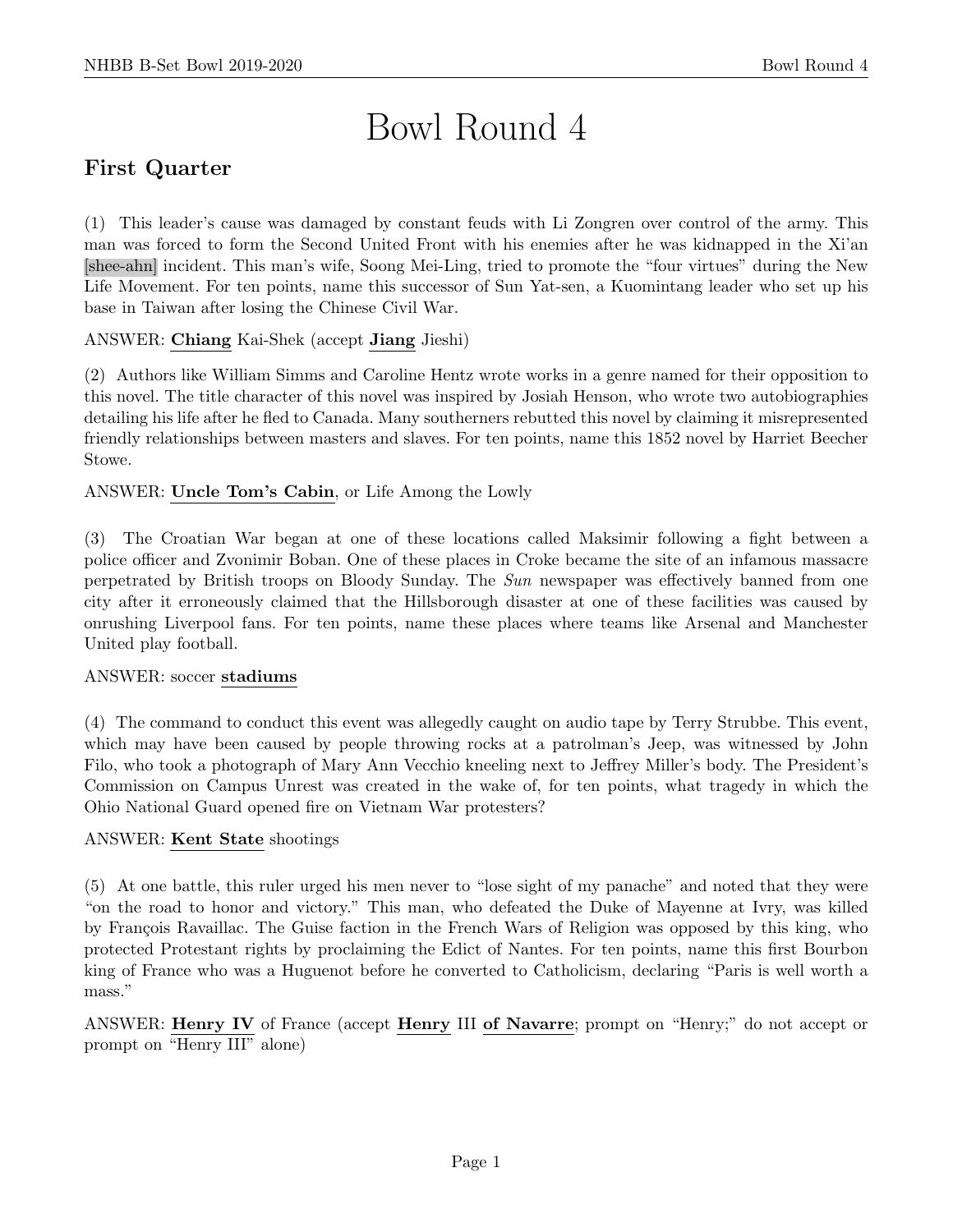(6) A thinker from this country wrote Dialectical and Historical Materialism, which laid the groundwork for this country's political ideology. In the book Our Revolution, another thinker from this country argued against another thinker from here with the idea of a "permanent revolution." One early leader of this country outlined his political philosophy in the "April Theses." For ten points, name this former country, whose political thinkers included Leon Trotsky, Joseph Stalin, and Vladmir Lenin.

#### ANSWER: Soviet Union (or USSR; or Union of Soviet Socialist Republics; accept CCCP or Soyuz Sovetskikh Sotsialisticheskikh Respublik; prompt on Russia; prompt on Georgia; prompt on Ukraine)

(7) In a publicity stunt, Andrew Carnegie led an elephant across this city's Eads Bridge to prove the stability of the steel used in its construction. This city's Forest Park hosted the 1904 World's Fair. A national park in this city, which was formerly called the Jefferson National Expansion Memorial, contains a massive steel catenary designed by Eero Saarinen. The Gateway Arch is in, for ten points, what large city in eastern Missouri?

## ANSWER: St. Louis

(8) A commander in this battle claimed that out of control Ho-Chunk allies started the attack. Despite being shot in the head and both thighs in this battle, Spier Spencer continued to command his Yellow Jackets. The victorious general in this battle succeeded in destroying Prophetstown and, twenty-nine years later, used his fame from this battle to win the Election of 1840. Shawnee forces were defeated in Indiana in, for ten points, what 1811 battle that gave William Henry Harrison a nickname used in his campaign with "Tyler, too"?

#### ANSWER: Battle of Tippecanoe

(9) One of these events divided its participants into "new" and "old" lights based on their fervor. Another of these events led Charles Finney to describe western New York as the "burned over district." Samuel Davies was a leader of one of these events, during which humanity was compared to a spider hanging over a fire in the "Sinners in the Hands of an Angry God" sermon of Jonathan Edwards. For ten points, name these periods of American Christian religious revival.

ANSWER: First and/or Second Great Awakenings (prompt on partial answers)

(10) This man claimed that he drew from the general theory of relativity to create a new religion called Universalism. This man came to power after a foreign power invaded in Operation Weserubüng, which enabled him to succeed Johan Nygaardsvold after King Haakon VII fled the country. In 1945, this founder of the Nasjonal Samling party was executed outside Akershus fortress for his collaboration with the Nazis. For ten points, name this treasonous president of Norway.

#### ANSWER: Vidkun Quisling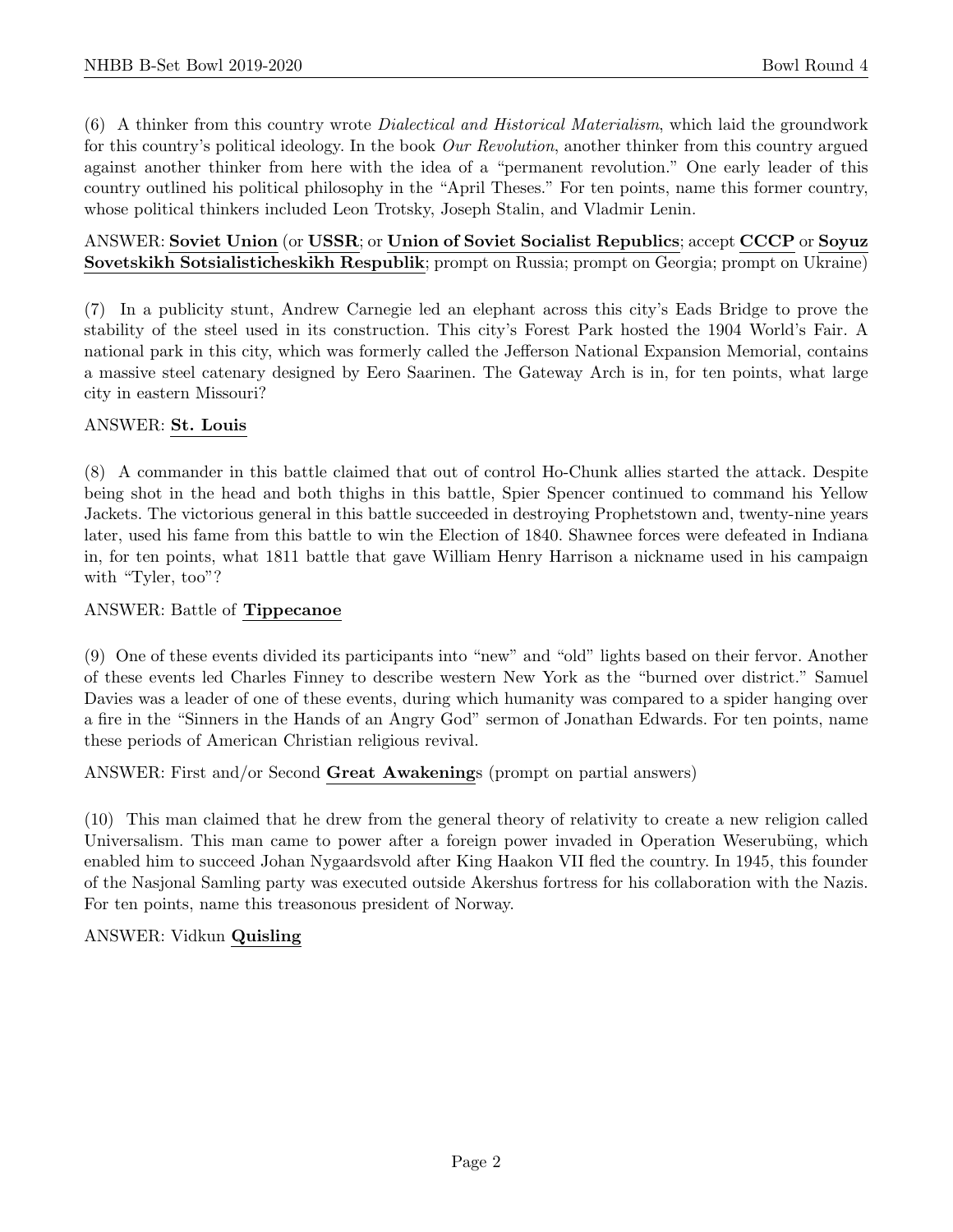# Second Quarter

(1) An inscription found at Jarrow claims that this structure's namesake built it due to "divine instruction." The Stanegate was a road that followed a similar path to this structure, which contains a ditch once named after Agricola. Along the North Sea, this structure terminates at Solway Firth. This 73 mile long structure was intended to keep the Picts and other Celtic groups out of Roman territory. A cousin of Trajan names, for ten points, what wall in northern England?

#### ANSWER: Hadrian's Wall (accept Vallum Aelium)

BONUS: The Antonine Wall was built 100 miles north of Hadrian's Wall, but it was abandoned by this last of the Five Good Emperors in 164 AD.

#### ANSWER: Marcus Aurelius Antoninus Augustus

(2) George Bancroft's recommendation of this man was unanimously accepted, ending a debate between Lewis Cass and Martin Van Buren. This president's administration was able to work with Richard Pakenham to resolve a border dispute, despite this man's support of the slogan "54-40 or fight." This president gained Southern support by replacing the infamous "Black" Tariff with the Walker Tariff. For ten points, name this 11th president, a believer in manifest destiny who oversaw the Mexican-American War.

#### ANSWER: James Knox Polk

BONUS: British Ambassador Richard Pakenham eventually agreed with the US on a resolution to this dispute, the subject of the "54-40 or fight" slogan. Description acceptable.

ANSWER: Oregon boundary dispute (accept descriptions regarding the border between the Oregon territory and British territory in Canada; prompt on partial answers, like "Oregon dispute" or "border dispute")

(3) This initiative was brought into effect by the Berlin Decree and subsequently escalated by the Orders in Council, which prompted Scandinavian nations to form the Second League of Armed Neutrality. Following the Battle of Friedland and the signing of the Treaty of Tilsit, one nation joined this initiative; however, that nation later deserted this system, prompting a French invasion of Russia. For ten points, name this Napoleonic system that attempted to impose an economic blockade on Great Britain.

#### ANSWER: Continental System

BONUS: Portugal's refusal to join the Continental System ultimately led to this war in 1808. It included the Battle of Salamanca.

#### ANSWER: Peninsular War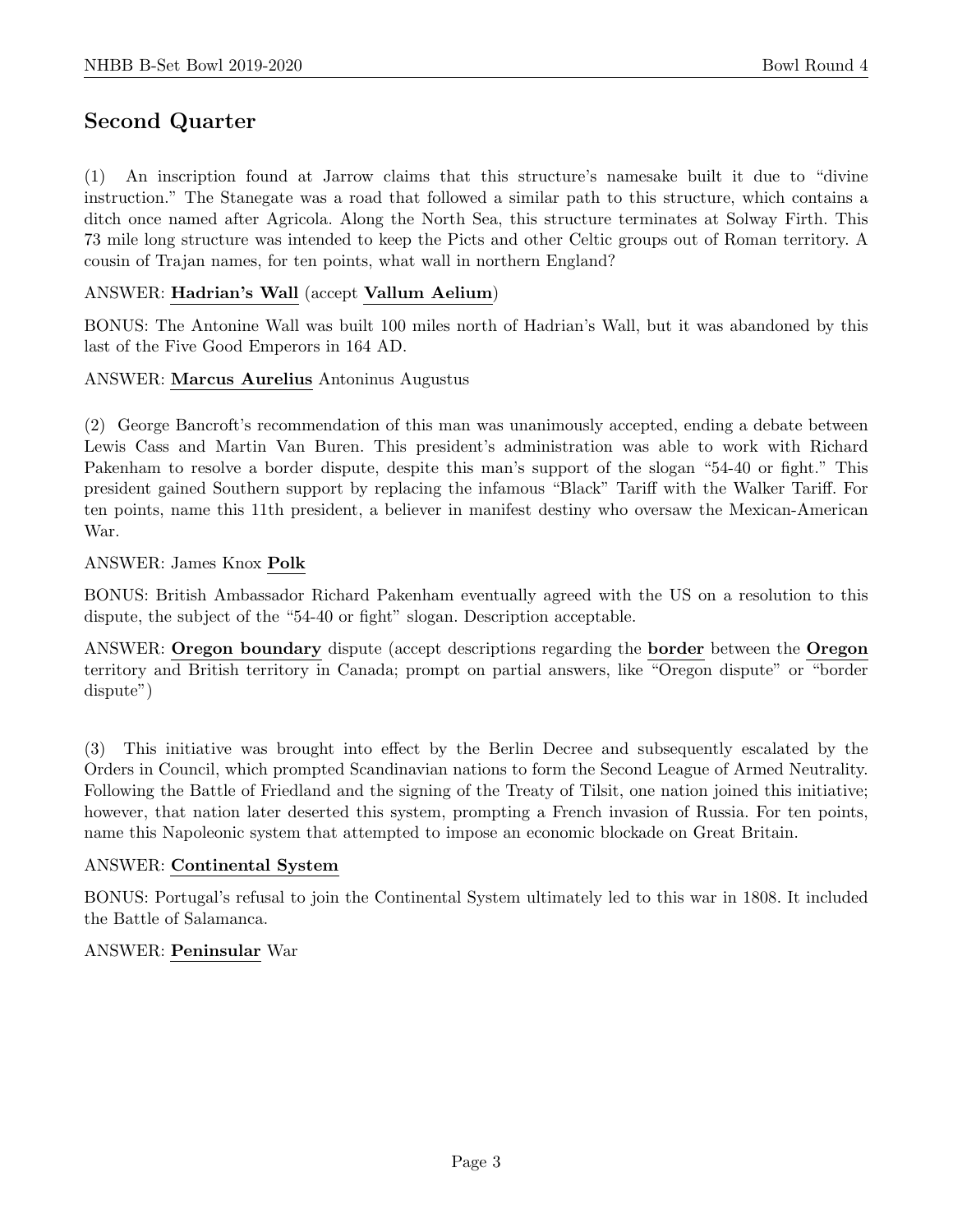(4) Rather than using traditional hymns, Michael Tippett incorporated five of these pieces into his oratorio written in response to Kristallnacht, A Child of Our Time. Williams Arms Fisher published an arrangement of seventy of these songs and adapted the Largo second movement of Dvorak's ninth symphony into one of these works. The Fisk Jubilee Singers famously recorded many of these works, including "Swing Low, Sweet Chariot." Instruments like early banjos sometimes accompanied the singers of, for ten points, what kind of religious songs, many of which were written by slaves in the American south?

ANSWER: African-American spirituals (accept additional information; accept sorrow songs)

BONUS: This black sociologist described spirituals as "sorrow songs" in his 1903 essay collection The Souls of Black Folk, which opens each chapter with a selection of spiritual music.

ANSWER: (William Edward Burghardt) W.E.B. Du Bois

(5) A decade of turmoil in this country was ushered in with the July Apostasy by king Constantine II. After several weak civilian governments, the Regime of the Colonels took over and ruled this country from 1967 to 1974; when civilian rule was restored, PASOK and New Democracy dominated this country's politics until the rise of Syriza in the wake of the debt crisis of the early 2010s. For ten points, name this country where Alexis Tsipras was replaced as Prime Minister in 2019.

#### ANSWER: Greece

BONUS: The rule of the colonels was ended by the failure of enosis, a Greek word meaning "union" that described the goal of uniting Greece with what other country?

#### ANSWER: Cyprus

(6) Earl van Dorn's defeat in this state while trying to retake the railroad junction at Corinth was a major loss for the South. Another Union victory in this state, where John C. Pemberton surrendered to the Union, cut off Texas and Arkansas from the rest of the Confederacy. Ulysses Grant led a successful siege of Vicksburg, a fortress town on this state's namesake river. For ten points, name this Confederate state where, in 1863, Union forces seized the capital of Jackson.

#### ANSWER: Mississippi

BONUS: The Confederates surrendered Vicksburg on this day in 1863, one day after the last day of Gettysburg.

#### ANSWER: July 4th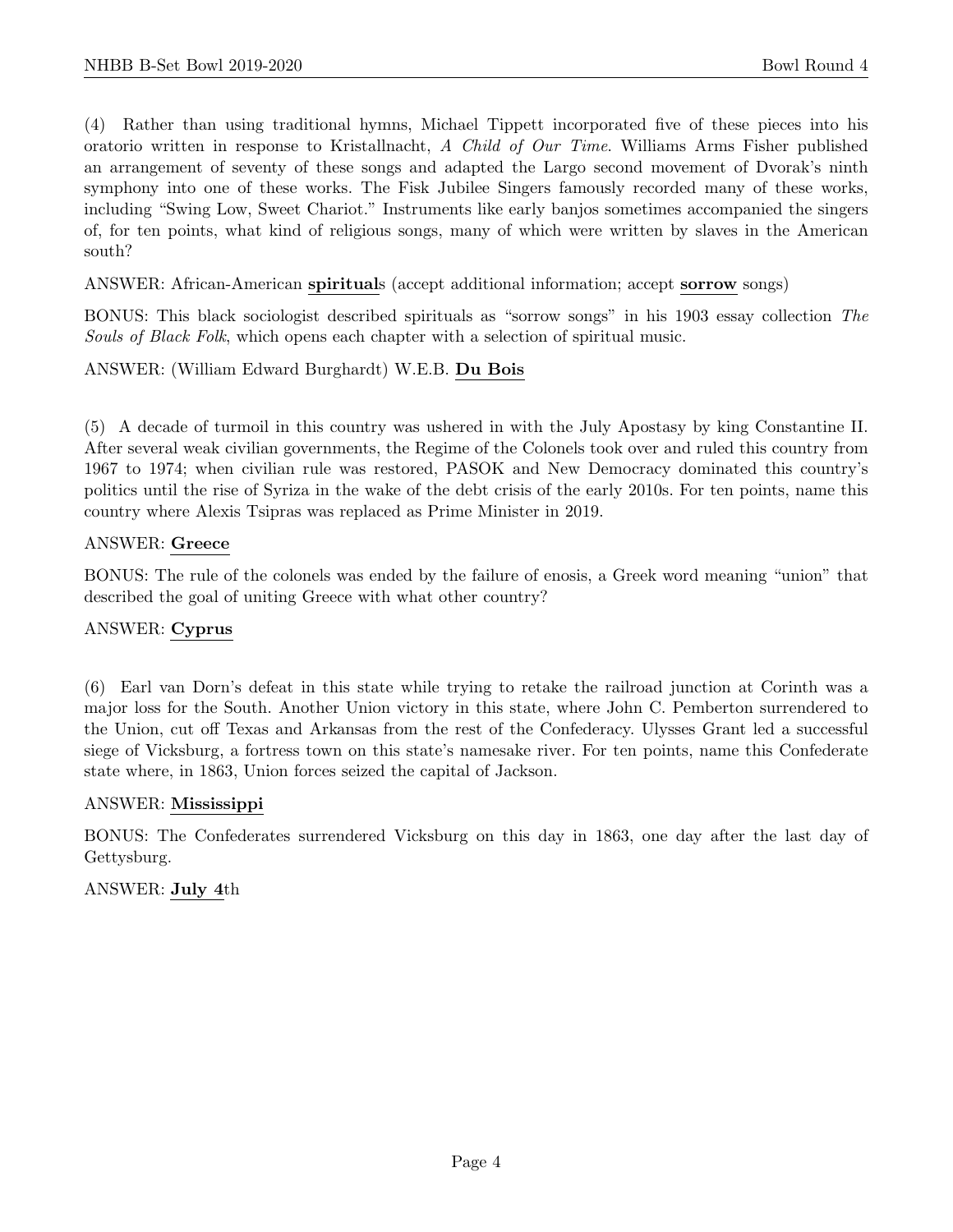(7) This empire's founder influenced the Battle of Ipsus by granting 300 war elephants to Seleucus. Another ruler of this empire was named for the drop of poison atop his head and was advised by Kautilya, author of the Arthashastra. The most famous ruler of this empire fought a war whose carnage prompted him to issue a series of remorseful rock edicts and convert to Buddhism. For ten points, name this ancient Indian empire once ruled by Ashoka.

#### ANSWER: Mauryan Empire

BONUS: Ashoka converted to Buddhism after witnessing the devastation of this war in eastern India.

#### ANSWER: Kalinga War

(8) This man translated the Pastoral Care to help local bishops train priests; that work is the oldest known English book. This man, who had his life chronicled by Asser, promulgated his law code within the "Doom Book." This man's victories at Edington and Chippenham against Guthrum pacified the Viking threat. The Anglo-Saxon Chronicle was published during the reign of, for ten points, what "great" king from Wessex?

#### ANSWER: Alfred the Great

BONUS: Pastoral Care, the oldest known book in English, is a translation of a work by this "great" pope, who sent a mission to England in 596. His reforms to church liturgy included a larger use of plainchant.

ANSWER: Gregory I (accept Saint Gregory the Great; accept Gregorian chant)

# Third Quarter

The categories are  $\dots$ 

- 1. Jamestown
- 2. Italian Unification
- 3. Latin American Leaders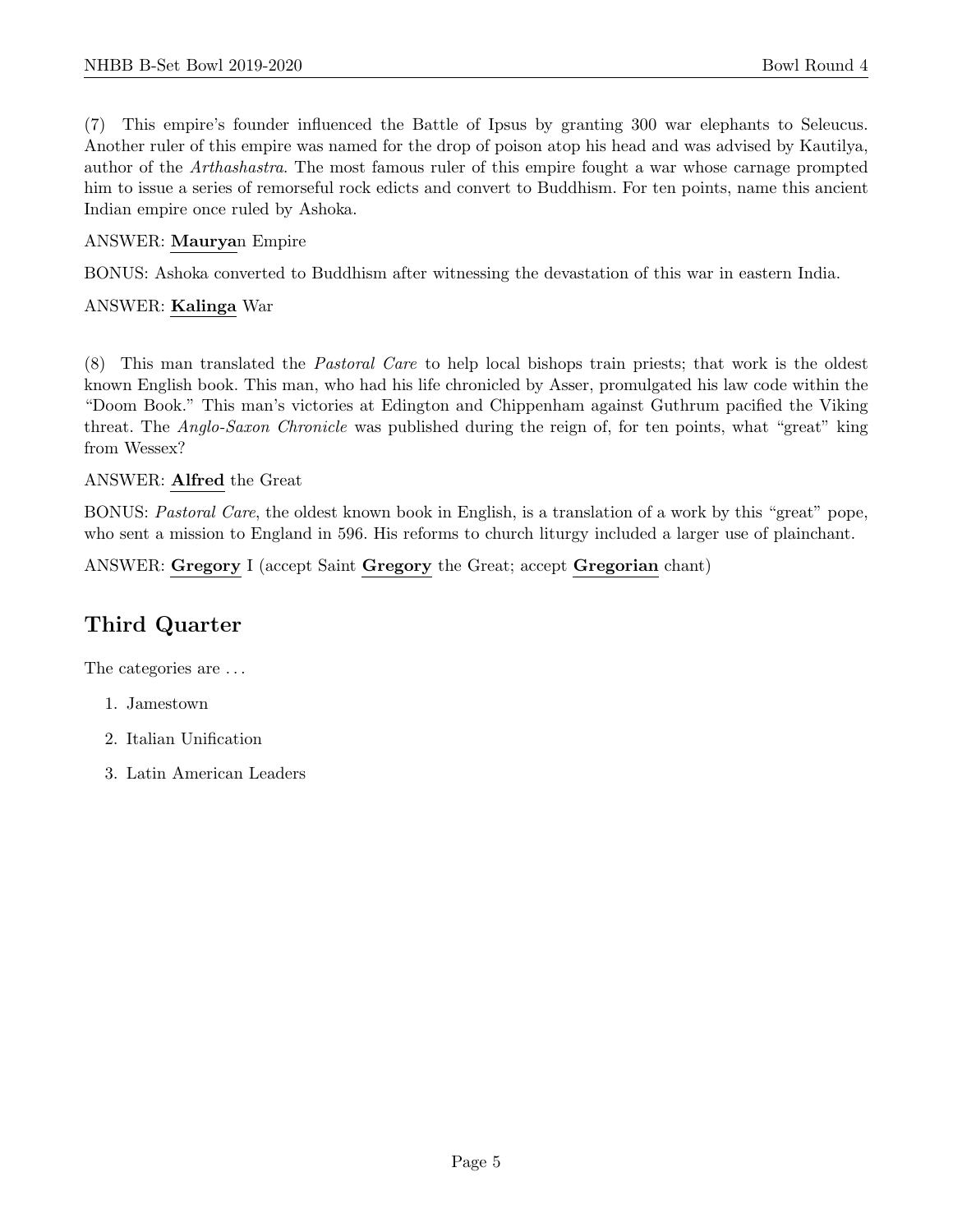## **JAMESTOWN**

Name the...

(1) Colony and future state of which it was the capital.

## ANSWER: Virginia

(2) City, originally called the Middle Plantation, that replaced it as capital in 1699.

## ANSWER: Williamsburg

(3) Cash crop, cultivated by John Rolfe, that helped save the colony.

## ANSWER: tobacco

(4) Explorer and governor who told the first settlers "he that will not work, shall not eat."

## ANSWER: John Smith

(5) 1676 rebellion against William Berkeley in which Jamestown was burned.

## ANSWER: Bacon's Rebellion

(6) Name given to the harsh winter of 1609 that resulted in the death of 90% of Jamestown's population.

## ANSWER: Starving Time

(7) Nearby native confederacy that clashed with Jamestown; Pocahontas was a member of these people.

## ANSWER: Powhatan Confederacy

(8) English naval officer who kidnapped Pocahontas and later used Jamestown as his base of operations for raids against Acadia.

## ANSWER: Samuel Argall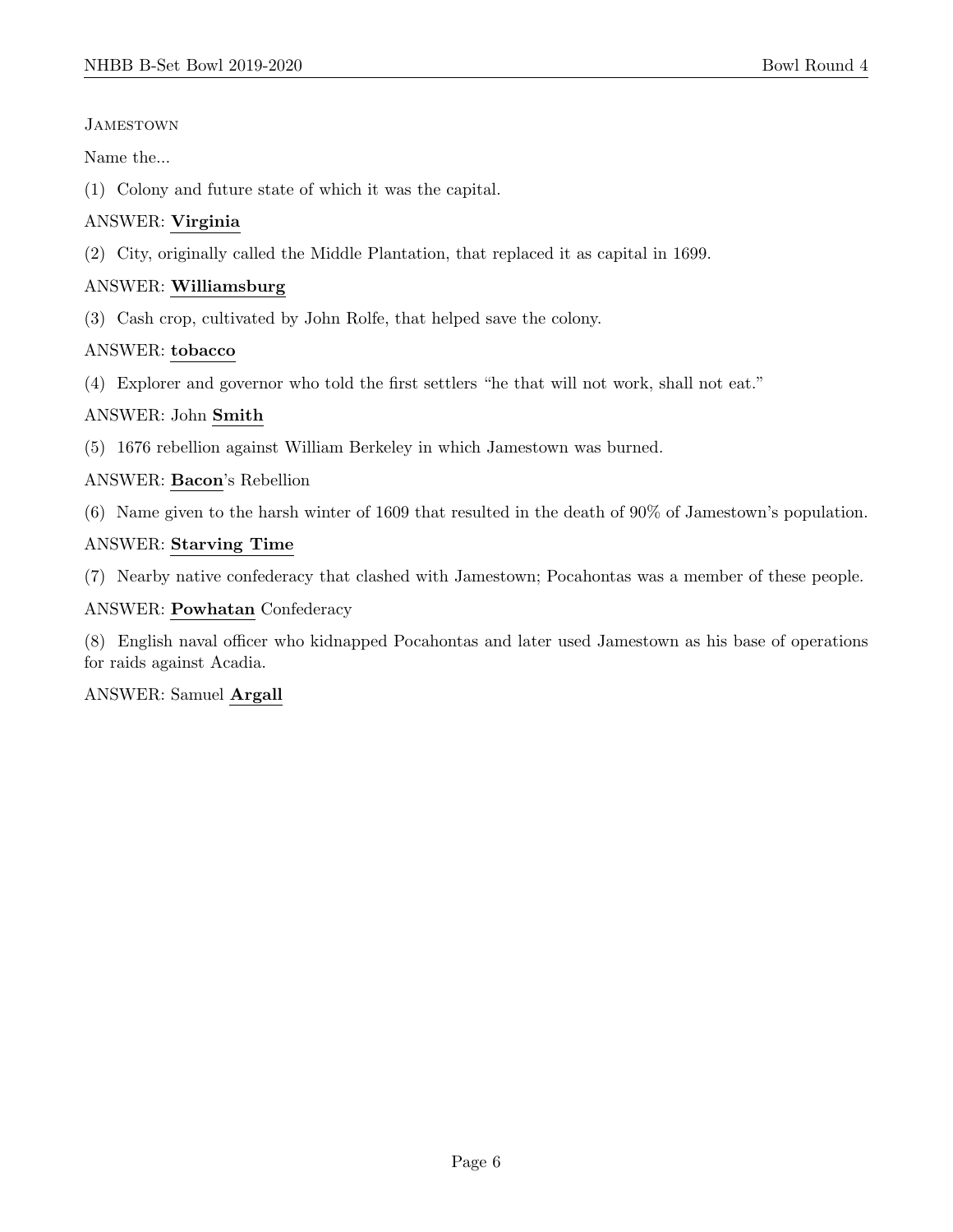## ITALIAN UNIFICATION

Name the...

- (1) Century in which the Risorgimento was conducted.
- ANSWER: 19th century (accept 1800s)
- (2) City that became the capital of unified Italy.

## ANSWER: Rome

(3) Position held by Pius IX [ninth], who opposed the efforts.

## ANSWER: Pope (accept Bishop of Rome)

(4) Kingdom, based on an island off the Italian coast, where Francis II was deposed in the Expedition of the Thousand.

ANSWER: Kingdom of Sicily (accept Kingdom of the Two Sicilies)

(5) General who led the Expedition of the Thousand and whose followers wore red shirts.

## ANSWER: Giuseppe Garibaldi

(6) First king of unified Italy, who maintained the regnal number "the Second" despite leading a new country.

ANSWER: Victor Emmanuel II (prompt on partial answers)

(7) Kingdom ruled by that man prior to unification, explaining why he kept "the Second" in his title.

ANSWER: Kingdom of Piedmont-Sardinia (accept Kingdom of Savoy-Sardinia; prompt on "Piedmont" or "Savoy" alone)

(8) River where the redshirts of the Matese Legion prevented Francis II's troops from reaching Naples.

ANSWER: (Battle of) Volturno (accept Volturnus)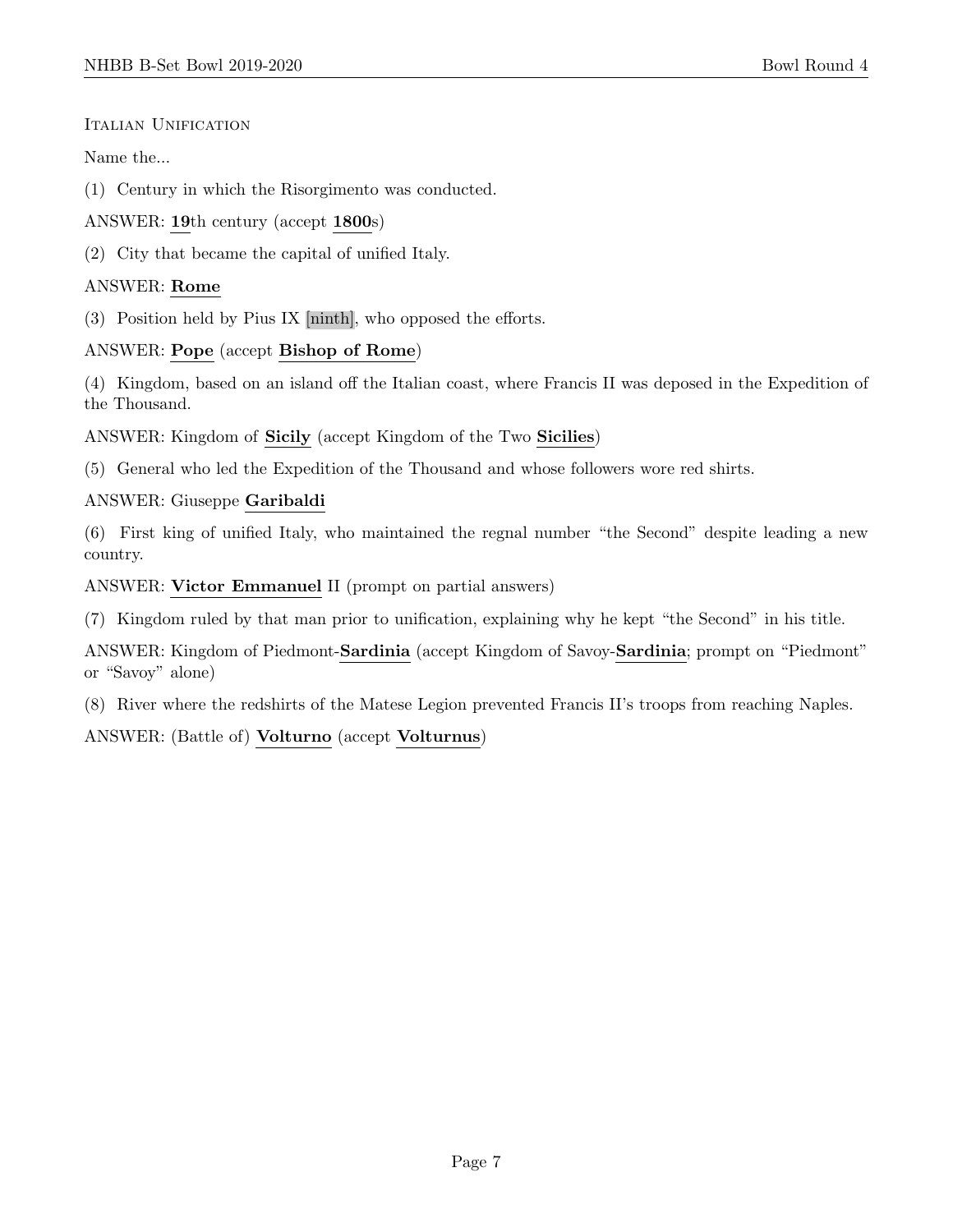## Latin American Leaders

Name the...

(1) Country where Alberto Fujimori was imprisoned in Lima after fleeing Japan.

## ANSWER: Peru

(2) Country where the PRI's Enrique Peña Nieto was succeeded by Andrés Manuel López Obrador in 2018.

## ANSWER: Mexico

(3) Country where Dilma Rousseff was impeached in 2016.

## ANSWER: Brazil

(4) Country where Manuel Noriega was besieged by rock music in the Vatican embassy.

## ANSWER: Panama

(5) President of Venezuela who called George W. Bush "the devil" at the UN in 2006.

## ANSWER: Hugo Chavez

(6) Ruler who became President of Haiti after the death of his similarly brutal father in 1971.

ANSWER: Jean-Claude Duvalier (accept Baby Doc)

(7) 2016 Nobel Prize winner for negotiating a peace referendum with FARC.

#### ANSWER: Juan Manuel Santos

(8) Colorado leader who earned the nickname "Colonel Trunk" after being smuggled to safety in the back of a car in 1948.

#### ANSWER: Alfredo Stroessner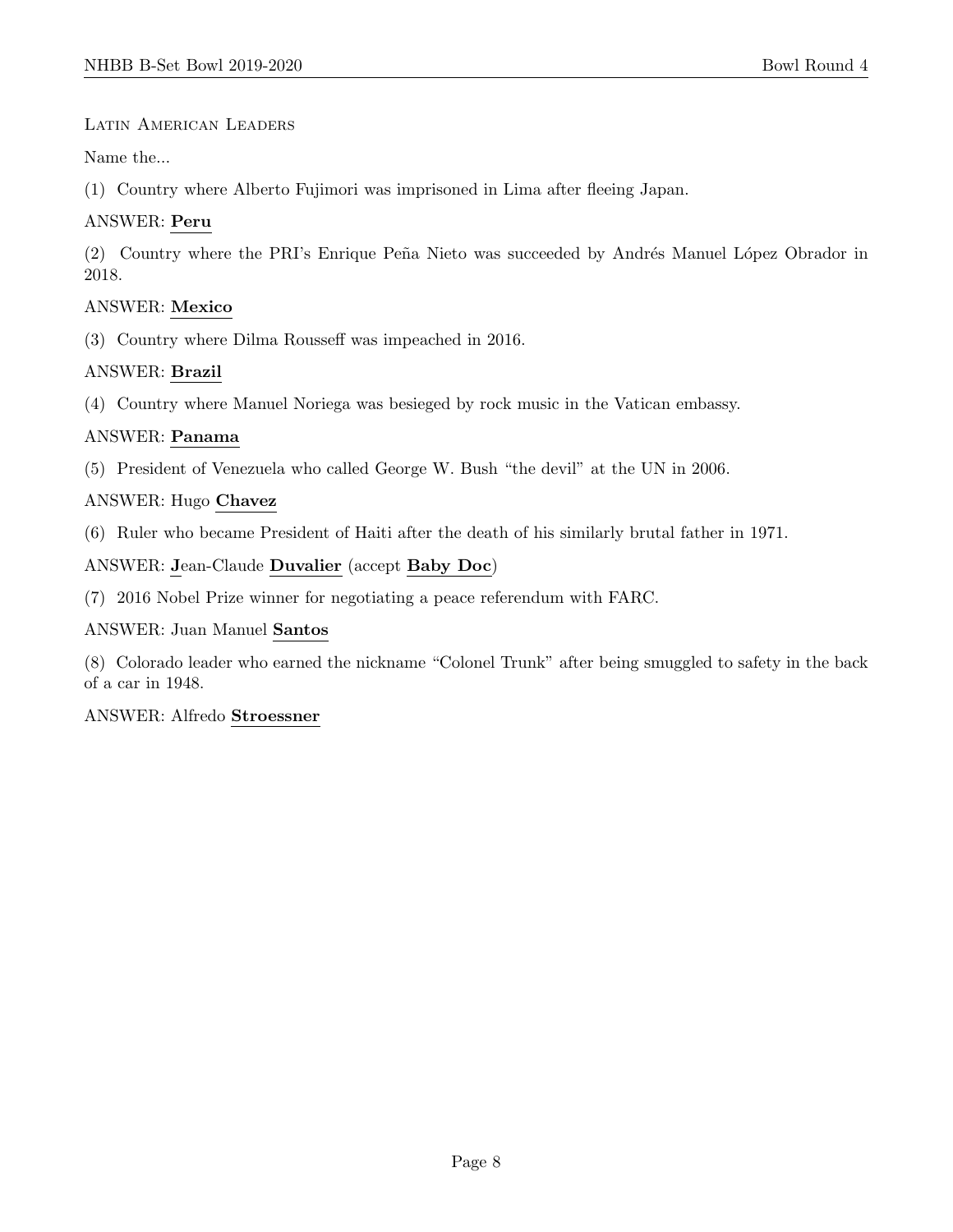# Fourth Quarter

(1) Three members of this family received the Legion of Honor in 1909, including Katharine, who worked as a publicist during their tour of Europe. This family produced the Van Cleve catalog from their home base in Dayton, Ohio, where they operated a  $(+)$  bicycle shop. Two members of this family added a three-axis control system to a (\*) "Flyer" that they tested near Kitty Hawk, North Carolina. For ten points, name this family of engineers that included siblings Katharine, Wilbur, and Orville.

ANSWER: Wright family (accept Katharine, Wilbur, and/or Orville Wright)

(2) The Treaty of San Stefano gave this ruler Bessarabia while guaranteeing Bulgarian independence. A carriage containing Napoleon III and this ruler was targeted by an assassin at the 1867 World's Fair. (+) Nikolay Milyutin helped this ruler liberalize by creating the Zemstvo local government system, and this man's foreign minister Prince Gorchakov sold (\*) Alaska to the US. In 1881, this man was assassinated in St. Petersburg by the People's Will terrorist group. For ten points, name this Russian ruler who emancipated the serfs in 1861.

ANSWER: Alexander II (accept Alexander Nikolayevich Romanov; prompt on partial answers)

(3) This figure advises a king who goes mad and lives in the wilderness until his "hair grew like feathers" in a book that describes the rise of Darius the Mede, an otherwise unattested king who ruled before  $(+)$  Cyrus the Great. As an adviser to the Babylonian king Belshazzar, this figure interprets mysterious writing that (\*) appears on a wall. This figure's namesake book contains the story of Shadrach, Meshach, and Abednego. For ten points, name this Biblical adviser of Nebuchadnezzar who miraculously survived being thrown into the lion's den.

#### ANSWER: Daniel

(4) A self-portrait from this movement shows Tamara de Lempicka in a Green Bugatti with half-lidded eyes and a tight hat. This movement's three-dimensional varieties included Zigzag and Streamline Moderne, which emphasized long, smooth horizontal curves on  $(+)$ cars and numerous buildings built by the Works Progress Administration. A poster from this movement shows three golden towers of the Federal Building at the Chicago (\*) World's Fair in 1933. For ten points, name this opulent, early-twentieth-century art movement that focused on bold, geometric designs, characterized by the Chrysler Building.

ANSWER: Art Deco (accept Style Moderne; accept Zigzag or Streamline Moderne or Moderne until mentioned)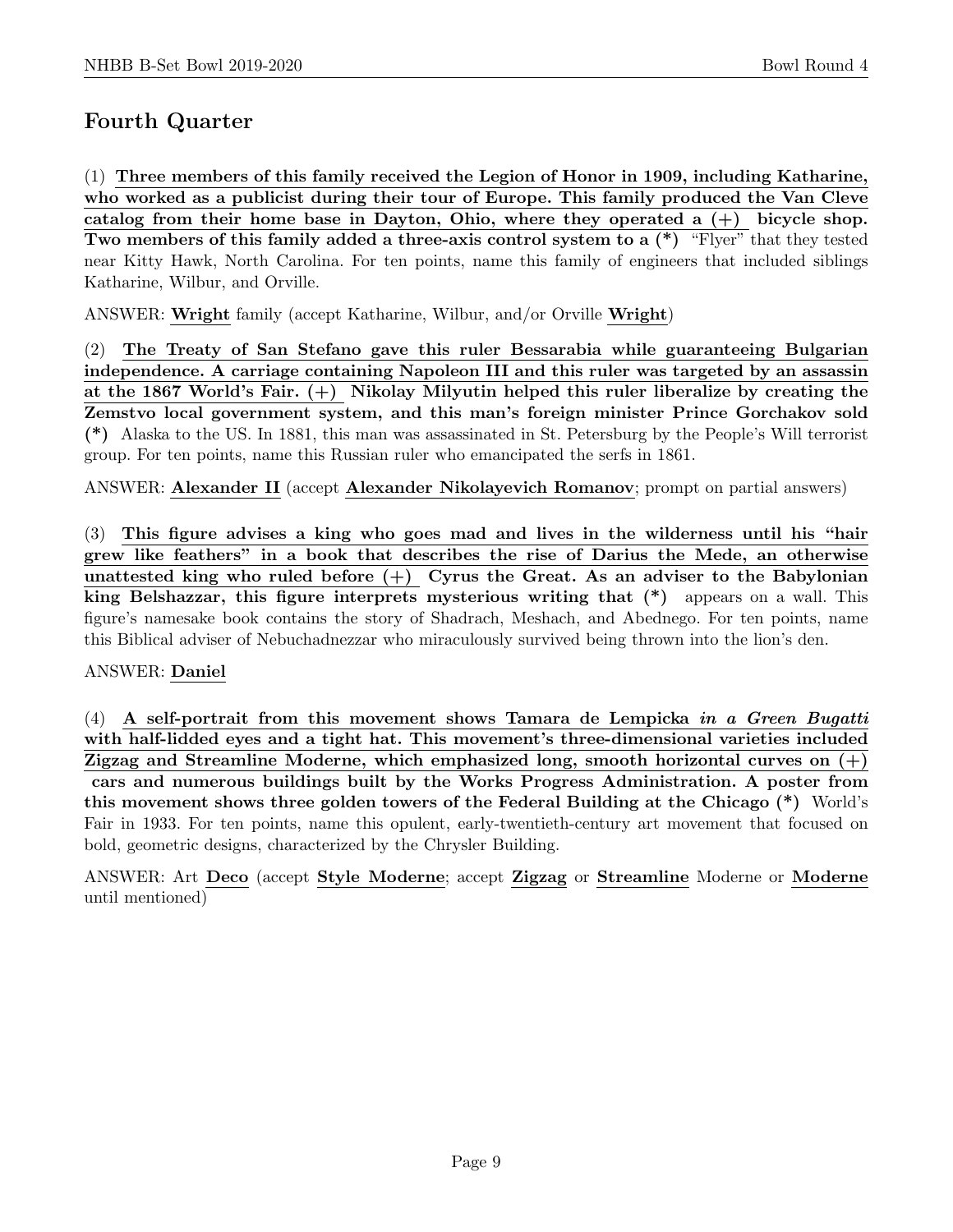(5) This country was the site of Operation Dragon Rouge, where foreign special forces had to be deployed to rescue hostages during the Simba Uprising. A crisis in this country was almost mediated by UN Secretary-General Dag (+) Hammarskjold ["hammer"-sk'yold], who died in a plane crash in Northern Rhodesia en route to a peace conference. The (\*) Katanga Crisis took place in this country, where Joseph Kasa-Vubu was replaced by a man who briefly renamed this country Zaire. For ten points, name this African country where Mobutu Sese Seko led from Kinshasa.

ANSWER: Democratic Republic of the Congo (accept DRC; accept Congo-Kinshasa; prompt on "Congo;" do not accept or prompt on "Republic of the Congo")

(6) This speech attacks a governor whose "lips [drip] with the words of interposition and nullification." The writer of this speech claims to have received a check from America that was marked  $(+)$  "insufficient funds" but goes on to describe former slaves and slaveowners sitting together at the "table of brotherhood." The hope that future generations "will not be (\*) judged by the color of their skin but by the content of their character" is proclaimed in, for ten points, what speech given at the 1963 March on Washington by Martin Luther King, Jr.?

ANSWER: I Have a Dream speech (prompt on descriptive answers of Martin Luther King's speech at the March on Washington)

(7) In this country, student Benno Ohnesorg was killed during a protest against the Shah of Iran. This country was the subject of a declaration by French foreign minister Robert Schuman that paved the way for the European  $(+)$  Coal and Steel Community. An economic miracle in this country began under Konrad Adenauer, and it adopted the policy of (\*) "ostpolitik" under Willy Brandt to ease tensions with its neighbor. For ten points, name this former country with capital Bonn that was re-unified with its eastern neighbor in 1990.

ANSWER: West Germany (prompt on Germany)

(8) To deal with members of this group after the 1838 Battle of Crooked River, Lilburn Boggs put out Missouri Executive Order 44, an "Extermination Order." A leader of this group who was killed in Carthage, Illinois allegedly met with (+) Moroni, an angel who handed down golden plates that became this religion's central text. Members of this religion briefly created the state of (\*) Deseret, which was governed by Brigham Young. Joseph Smith founded, for ten points, what Christian denomination that is the majority religion of Utah?

ANSWER: Mormons (accept Church of Jesus Christ of Latter-Day Saints; accept LDS Church)